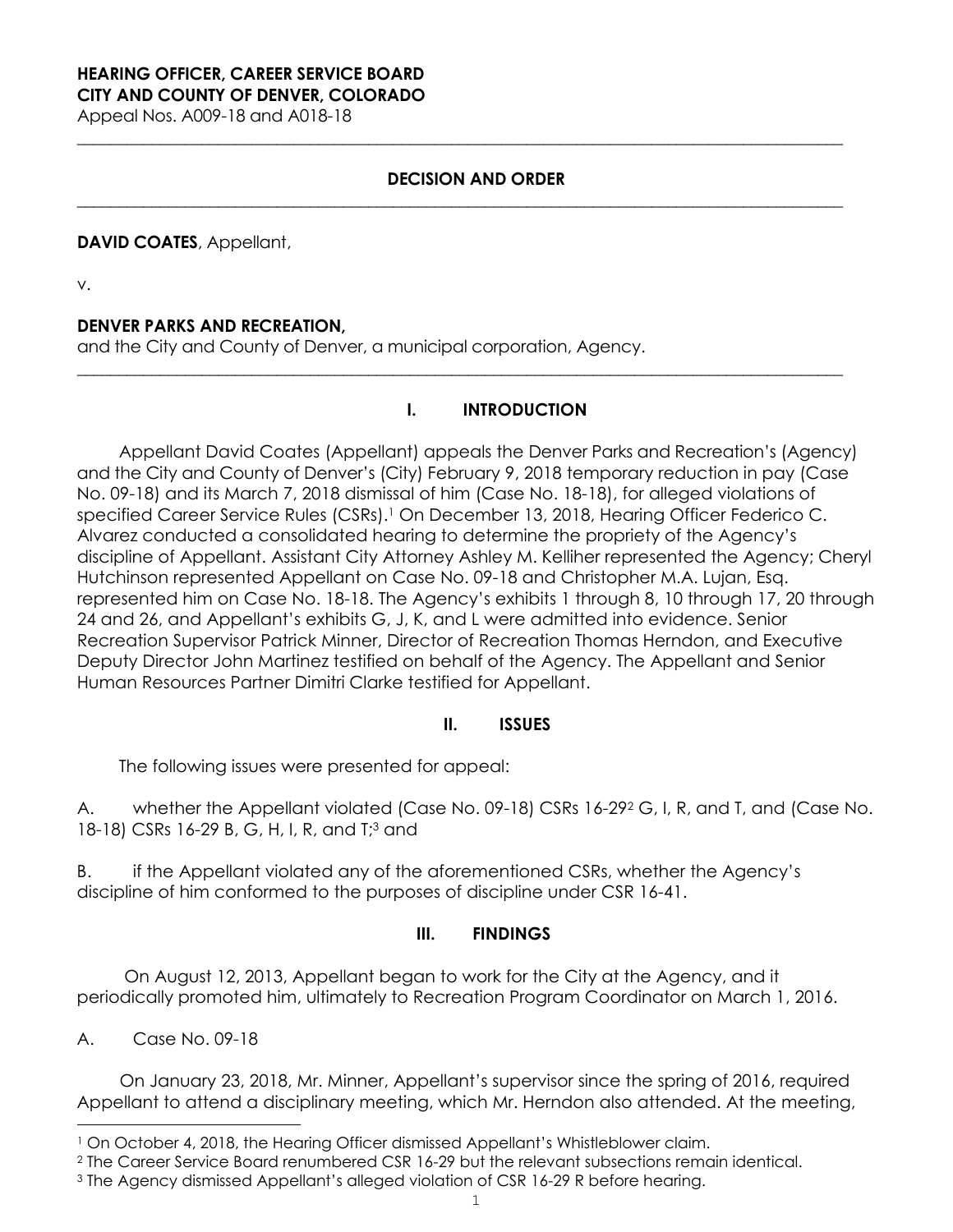Mr. Minner read a January 22, 2018 Written Reprimand (Reprimand) (Ex. 14) to Appellant, who rejected its substance, responding, "My supervisor is terrible." Appellant next refused to accept the Reprimand or sign a receipt for it, and instead pushed it back across the table toward Mr. Minner while commenting, "This is your last chance to rescind this write up or things are going to get very ugly." Mr. Herndon advised Appellant that the Agency would not rescind the Reprimand. Appellant further commented, "This is how you (guys) want to play it? Okay, it's about to get really ugly, I have all kinds of documentation. It's going to be war."4 Mr. Minner also testified that Appellant criticized him further, stating that he did not understand how Mr. Minner could even be a supervisor and that at times, it felt as if Patricia [Farrell] was the supervisor.

Mr. Minner testified that Appellant was angry, raised his voice, and was agitated. He testified that Appellant addressed the comments to him, and leaned forward as the meeting went on, with a focused look in his eyes. Mr. Herndon acted to preclude an escalation of the exchange into an incident. He stood up after Mr. Minner had concluded the necessary comments and Appellant had responded, but positioned himself between them. He then escorted Appellant to the Office of Human Resources (OHR) so Appellant could investigate how to file a grievance to address the issues which he had allegedly documented. Mr. Herndon then returned to the meeting room, where Mr. Minner now declared that he felt physically threatened by Appellant. On their way to leave the building, they saw Mr. Martinez and reported to him Mr. Minner's concerns about Appellant. Mr. Martinez decided to report Mr. Minner's concerns to OHR. So, the Agency started a new disciplinary process against Appellant for his January 23 reaction to the Reprimand and his comments at the meeting.

On February 5, 2018, Appellant and his representative Cheryl Hutchinson met with Mr. Herndon, Mr. Minner and Ms. Clarke for a contemplation of discipline meeting. Appellant did not dispute the comments of January 23 that the Agency attributed to him, but defended them by stating that he intended no ill will through them and, "I felt I was backed into a corner and had to stand up for myself." Appellant professed to not be a violent person and explained that he had been dealing with the workplace issues that he had raised with Mr. Herndon and OHR.

After considering the totality of the circumstances, on February 9, 2018, the Agency disciplined Appellant with a temporary reduction in pay of 6.67% for three pay periods, the equivalent of two days of pay. (Ex. 3). On February 25, 2018, Appellant filed this timely appeal.

#### B. Case No. 18-18

i

Mr. Minner and Appellant had driven their cars to the January 23 meeting, and both parked in the building's garage. Mr. Minner had arrived first and parked his black 2010 Cadillac sedan facing the wall. About 20 minutes later, Appellant then arrived and parked his white 2017 Honda sports utility vehicle (SUV) in the adjoining space to the left of Mr. Minner's car, also facing the wall. This area is monitored by video cameras, which recorded their actions. (Ex. 7). Appellant's higher and larger SUV was closer to the camera, perpendicular to it, such that it mostly blocked Mr. Minner's car from view. When parked, only portions of the cars are visible, only from the rear wheel to the rear of Appellant's car, and only the rear end of Mr. Minner's car. The other visible cars parked in this garage show that people park their cars facing the wall, too close to it for a person to walk between the front of the cars and the wall. The wall is along the left side of the camera view.

After the meeting, Appellant returned to his car first. He walked toward it carrying a bag, strapped over his shoulder, a water bottle in his left hand, and a key fob in his right hand. From a few feet away, Appellant unlocked his car, evidenced by its rear lights turning on briefly. (Ex. 7-1

<sup>4</sup> The Parties stipulated to these quoted comments by Appellant, also included in the record as Ex. 26.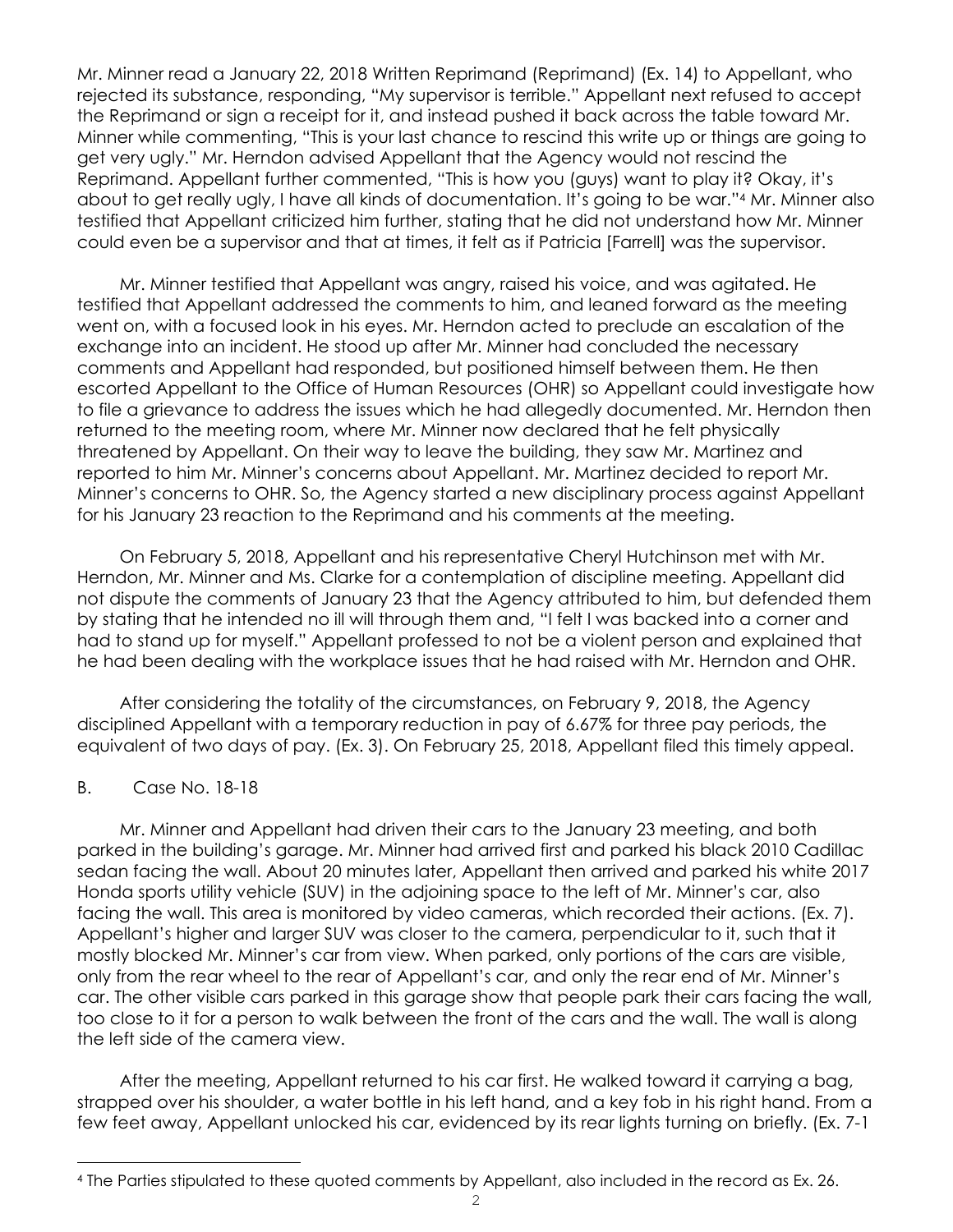at 1:42:33 p.m.) He then walked to the passenger side of his car, next to the driver's side of Mr. Minner's car, and unloaded his items into his car. The top of Appellant's head is briefly visible to the recording camera, but his higher SUV otherwise blocked him when he was between the cars. After about 40 seconds, Appellant emerged from between the cars, walked around the back of his car and toward its driver's side. He was putting his key fob into his right jacket pocket (Appellant testimony at 9:29:00 a.m.) but did not now have his bag or water bottle.

Appellant then entered his car and backed out to leave. As he did so, he exposed the full length of the driver's side of his car to the camera, and next its front as he drove toward the camera and the exit. He also exposed Mr. Minner's car, from most of the rear door to its rear, along the driver's side. Mr. Minner then arrived at his car, entered it, and backed it out to leave. As he did so, he exposed the full length of the driver's side of his car to the camera, now with a scratch along the driver's side door, consistent with an object being scraped along it. The video shows that Mr. Minner's car was not so damaged when he arrived and parked at this location. Mr. Minner did not realize that his car was damaged until he returned to his work site.

After trying unsuccessfully to report his car damage for three days, on January 26, Mr. Minner reported it to the Denver Police Department (DPD), which assigned Detective Sides to investigate it. Detective Sides reviewed the video record of the garage during the time when Appellant and Mr. Minner accessed it. It showed that: Mr. Minner's car was not damaged when he arrived at the garage, only Appellant accessed its driver's side while it was there and before Mr. Minner retrieved it, and it was damaged when Mr. Minner left the garage. Detective Sides concluded therefrom that Appellant damaged the driver's door of Mr. Minner's car and on February 21, he submitted an affidavit for and obtained an arrest warrant for Appellant. (Ex. K). On March 29, 2018, Appellant surrendered to the DPD, which arrested him on the warrant.

Based on Appellant's actions and the criminal investigation,<sup>5</sup> the Agency issued another contemplation of discipline letter to Appellant. On March 5, 2018, Appellant and Ms. Hutchinson met with Mr. Martinez, Mr. Herndon, Ms. Clarke, and Mr. Minner for a contemplation of discipline meeting. Appellant denied damaging Mr. Minner's car, and explained that he could not have done it since he used only a key fob for his car, although he admitted that he had, at times, used other keys for work.

After considering the totality of the circumstances, on March 7, 2018, the Agency dismissed Appellant, effective March 6, 2018. On March 16, the Agency amended the effective date of Appellant's dismissal to March 7, 2018. (Ex. 4). On March 20, 2018, Appellant filed this timely appeal. On April 3, 2018, Mr. Lujan entered his appearance for Appellant in Case No. 18-18.

#### **IV. ANALYSIS**

#### **A. Jurisdiction and Review**

i

CSRs 19-20 A.1.a. and b. vest the Career Service Hearing Office with jurisdiction over these consolidated appeals as they are direct appeals of a temporary reduction in pay and of a dismissal. The Hearing Officer is required to conduct a *de novo* review, meaning to consider all the evidence as though no previous action had been taken. Turner v. Rossmiller, 532 P.2d 751 (Colo.App. 1975); CSR 19-55

<sup>5</sup> On April 3, 2018, the Denver District Attorney (DA) charged Appellant with felony, criminal mischief. They agreed that Appellant would pay Mr. Minner \$500 in restitution, his deductible expense for the repair of his car, in return for the dismissal of the case. They effectuated this agreement and, thus, Appellant remained innocent of the criminal charge and it is not available to be used against him in these proceedings.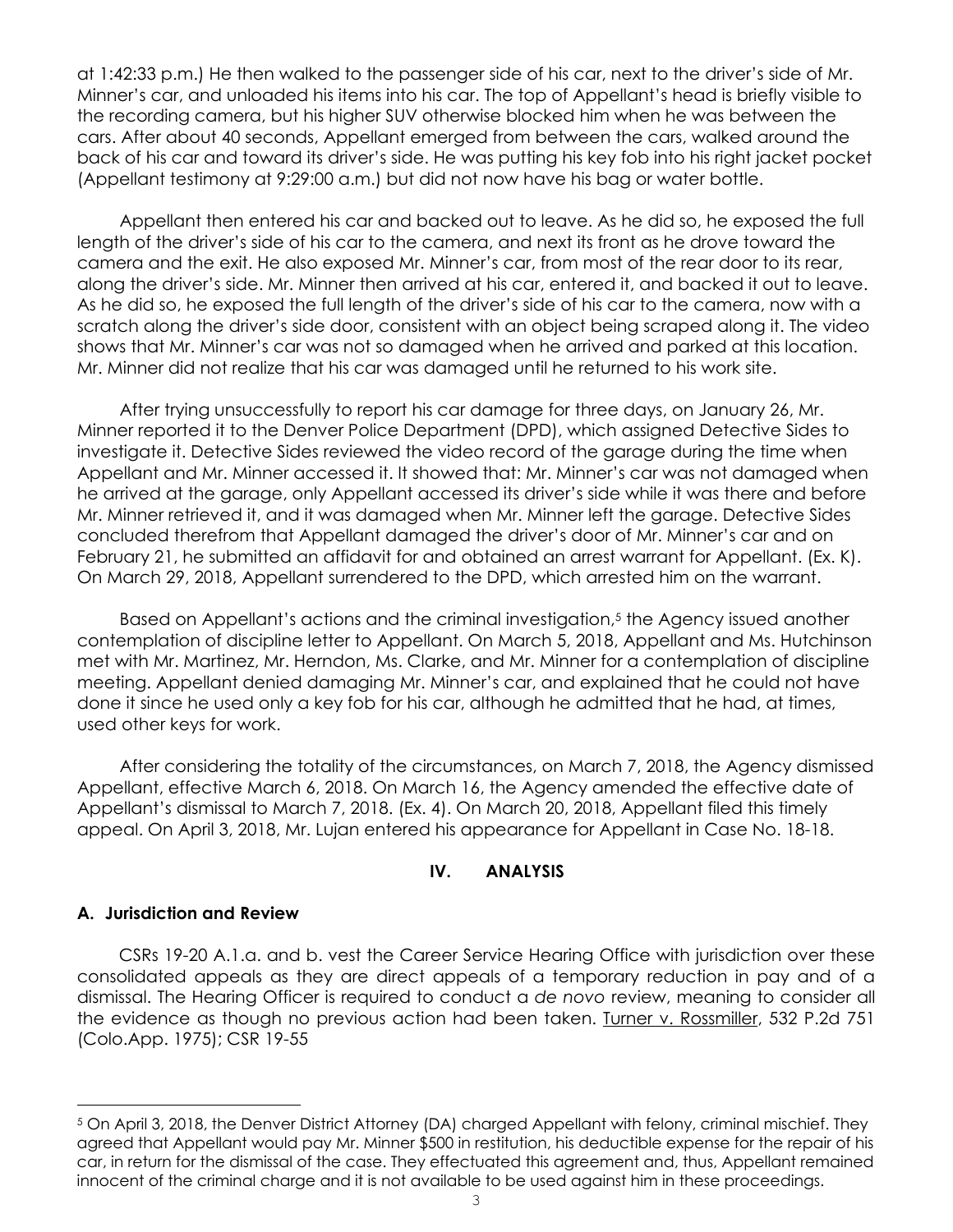### **B. Burden and Standard of Proof**

The Agency retains the burden of proof throughout the case to prove, by a preponderance of the evidence, that Appellant violated the aforementioned sections of the CSRs, and that its discipline of him complied with CSR 16-41's purposes of discipline. CSR 19-55 A.

### **C. Career Service Rule Violations**

## **1. CSA 09-18 - February 9, 2018, Temporary Reduction in Pay**

### **a. Authority**

The Agency imposed a temporary reduction in pay on Appellant based on alleged violations of CSR 16-29 G, I, R, and T. Appellant defends against the Agency's allegations on the grounds that they are not based in fact. CSR 16-29 states in relevant part:

G. 1. Failing to meet established standards of performance including either qualitative or quantitative standards.

In citing CSR 16-29 G.1., the Agency described the specific applicable standard as:

### City STARS Values

Respect for Self & Others - Treats others with consideration and high regard. Demonstrates respect for the differences that exist among fellow employees and recognizes that those differences are an important source of innovation, progress and interpersonal awareness.

- I. Failure to maintain satisfactory working relationships with co-workers and other individuals the employee interacts with as part of his or her job.
- R. Conduct which violates the Career Service Rules, the City Charter, the Denver Revised Municipal Code, Executive Orders, written departmental or agency regulations, policies or rules, or any other applicable legal authority.

In citing CSR 16-29 R., the Agency described the specific applicable policy as:

Executive Order 112 – Violence in the City Workplace:6

2.0 Policy: Violence has no place in any of the City and County of Denver's work locations or at any City-sponsored event, and is strictly prohibited. Moreover, violence committed by employees of the City and County of Denver, whether onduty or off-duty, reflects poorly on the City and County of Denver and is strictly prohibited. A common form of violence is domestic or family violence, which also is strictly prohibited when the City's employees are the perpetrators of such violence.

## 3.0 **Definitions**:

**Violence** is defined, but not limited to: ...

(b) the actual or attempted: threatening behavior, verbal abuse, intimidation, harassment, obscene telephone calls or communications through a computer

i 6 Executive Order (EO) 112 was modified in July 2018 but this version was in effect on January 23, 2018.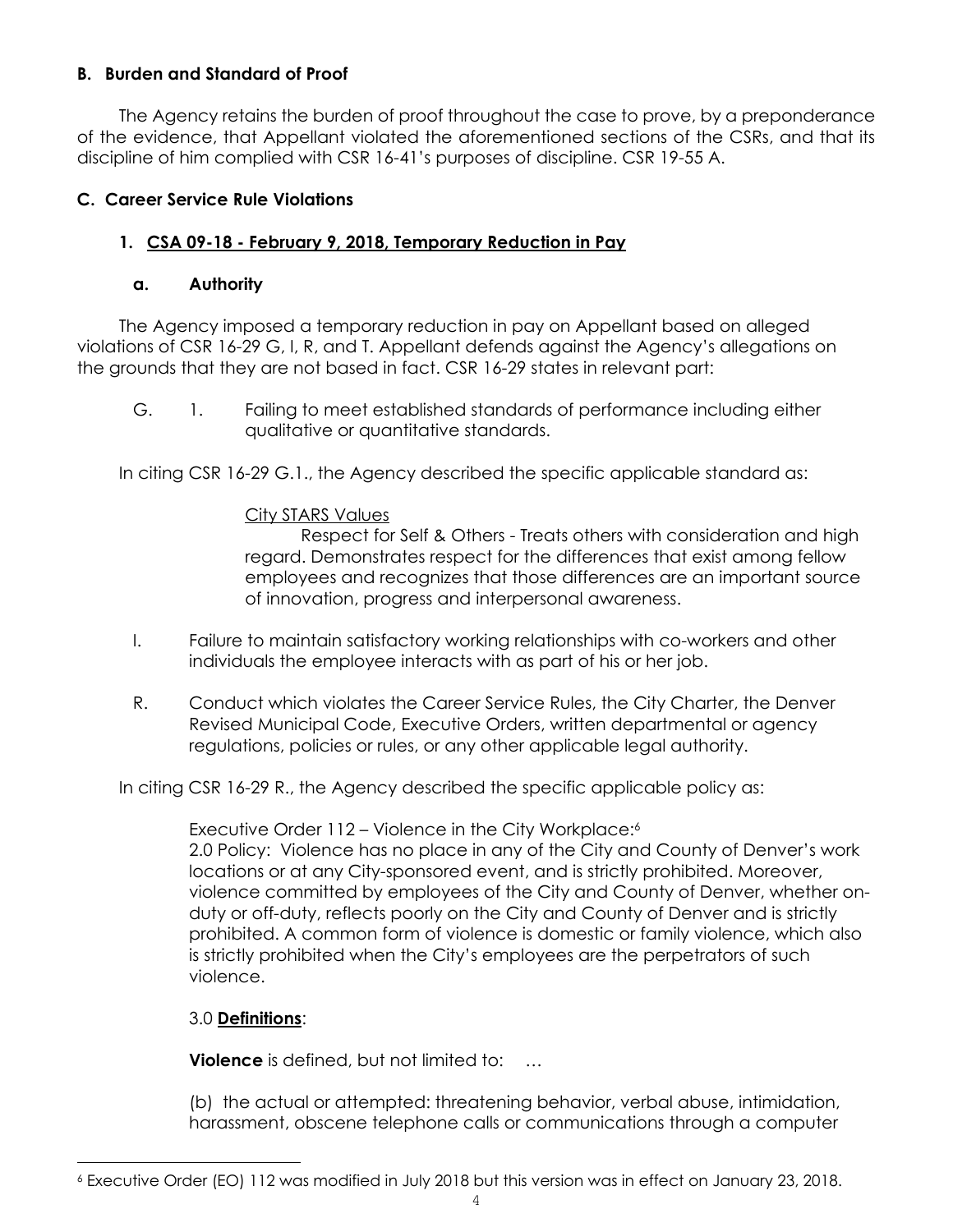system, swearing at or shouting at, stalking.

- T. Conduct which is or could foreseeably: …
	- 3. Be unbecoming of a City employee.

### **b. Failure to Meet Standards – Respect for Self & Others**

STARS values of teamwork and respect for self and others are not enforceable as specific performance standards under this rule. In re Oyama, CSA 07-13, 4 (6/4/13). Aspirational goals do not constitute enforceable standards, as they provide insufficient notice of what conduct is prohibited. In re Espinoza, CSA 73-16, 7 (4/14/17); In re Rodriguez, CSA 12-10, 11 (10/22/10). The Agency claims that Appellant violated STARS values of Respect for Self and Others and not any specific performance standard implementing it. Thus, the Agency cannot prove this allegation.

### **c. Failure to Maintain Satisfactory Relationships**

The rule is violated by "conduct that an employee knows, or reasonably should know, will be harmful to co-workers, other City employees, or the public, or will have a significant impact on the employee's working relationship with them." In re Black, CSA 03-14, 5 (6/9/14), *citing* In re Burghardt, CSB 81-07, 2 (8/28/08).

On January 22, Mr. Minner issued to Appellant a Reprimand for neglect of duty, and for failure to comply with a supervisor's orders, meet established standards, and maintain satisfactory relationships with others. At the January 23 meeting, Appellant did not accept responsibility for his reprimanded actions and did not address how to eliminate them or improve his performance. He stated no intent to become cooperative with the Agency managers or his co-workers. Instead, Appellant criticized Mr. Minner as "terrible" and threatened criticism of the Agency because it would not withdraw the Reprimand. He thereby implied an improper proposition, that the Agency must ignore his shortcomings or he will criticize it. Certainly, Appellant's reaction and negative attitude were at least unproductive.

In addition, the evidence showed that Appellant's refusal to acknowledge, much less agree to correct, his misconduct impaired the operations of the team. Mr. Minner would thereafter not be alone with Appellant. He sought to avoid Appellant's reaction to future criticisms or orders. Mr. Herndon advised the team members, consisting of Mr. Minner and the three physical fitness instructors, that Mr. Minner and Appellant would thereafter communicate only by email, with a copy to Mr. Herndon. These reactions clearly disrupted the operation of such a small team. A reasonable person analyzing these facts objectively would conclude that Appellant's January 23 actions caused a significant, negative impact on his working relationship with the team. Therefore, the Agency proved this allegation by a preponderance of the evidence.

## **d. Conduct Which Violates EO 112 – Violence**

Evidence which proves only that the actor was loud, frustrated, and upset, without more, is insufficiently egregious to violate EO 112. In re Owens, CSA 69-08, 6 (2/6/09). A merely angry interaction does not constitute abuse of an employee. In re Harrison, CSA 55-07, 89-07 & 90-07, 53 (6/17/10), *citing* In re Owens, CSA 69-08, 7 (2/6/09). A statement is a threat if a reasonable person would interpret it as such. In re Harrison, CSA 55-07, 89-07 & 90-07, 50 (6/17/10), *citing* In re Katros, CSA 129-04, 8 (3/16/05).

At the January 23 meeting, Appellant described his supervisor as "terrible" and threatened an upcoming "war" involving documentation, which he implied would show Agency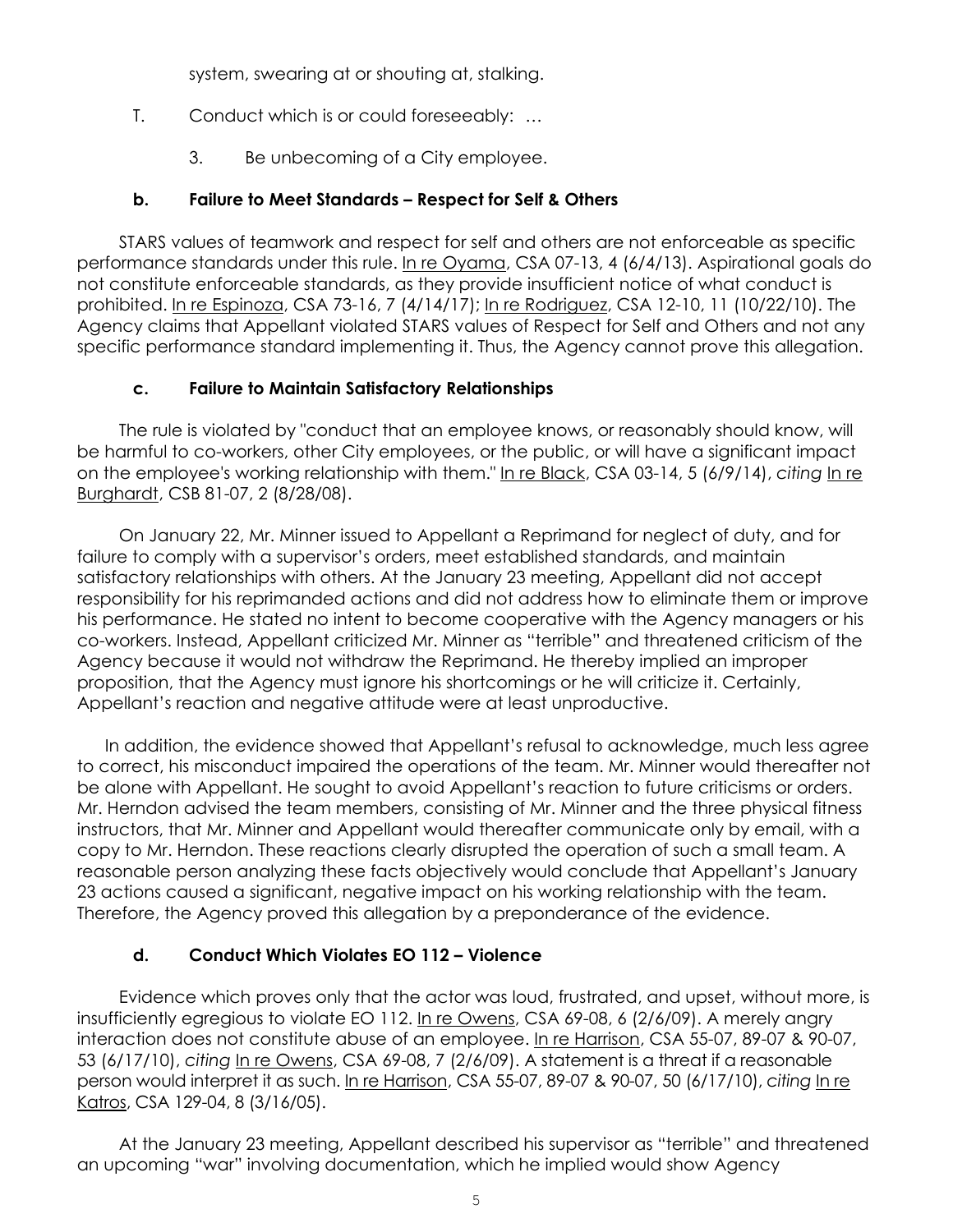malfeasance. In and of itself, his language was not foul or insulting. The evidence does not show that he tried to become physically violent or threatened future violence. Of the three individuals present, only Mr. Minner considered Appellant's behavior threatening, although Appellant addressed his comments to "you guys." The recording of the meeting documents that, although Appellant disagreed with all the Agency's allegations, his voice was only slightly louder than conversational. Thus, without proof of physical or verbal violence, or the threat of it, Appellant's statements did not reasonably constitute a threat. Therefore, the Agency failed to prove this allegation by a preponderance of the evidence.

### **e. Conduct Unbecoming a City Employee**

At the January 23 meeting, Appellant's rejection of the Agency's Reprimand of him and his threats to produce documentation of its issues do not constitute unbecoming conduct. First, Appellant's rejection of the Reprimand has no legal value. Such action is sufficiently regular, while perhaps not frequent, that Colorado's court system allows service of process of legal papers despite such rejection. *See* C.R.C.P. 4(k). Next, the Agency properly described to Appellant that the CSR 16-46 generally provides an employee the right to provide rebuttal evidence to its allegations at this meeting. (Ex. 5). Appellant exercised his right quite inartfully, threatening criticism of the Agency but not threatening harm to person or property or using foul language. This forum could have been appropriate for relevant criticisms of the Agency procedure as its representatives then present could address any actual issues raised. As such, CSR 16-46 sufficiently allowed Appellant's actions. Therefore, the Agency failed to prove this allegation by a preponderance of the evidence.

## **2. CSA 18-18 - March 7, 2018 Dismissal**

### **a. Authority**

The Agency dismissed Appellant based on alleged violations of CSR 16-29 B, G, H, I, R, and T. Appellant defends against the Agency's allegations on the grounds that they are not based in fact. CSR 16-29 states in relevant part:

B. Theft, destruction, or neglect in the use of City property; or property or materials of any other person or entity.

G. 1., included above. In citing this CSR subsection, the Agency described the specific applicable standard as Appellant's 2017 Performance Goals:

### City STARS Values

Accountability & Ethics - Contributes to maintaining the integrity of the organization and displays high standards of ethical conduct.

Respect for Self & Others, included above.

Safety - Creates and maintains a safe work environment by taking action which prevents injury or harm to self, others, equipment and/or property to protect our residents and employees.

- H. Intimidation or retaliation against an individual who has been identified as a witness, party, or representative of any party to any hearing or investigation relating to any disciplinary procedure, or any violation of a city, state, or federal rule, regulation or law, or against an employee who has used the dispute resolution process in good faith.
- I. included above.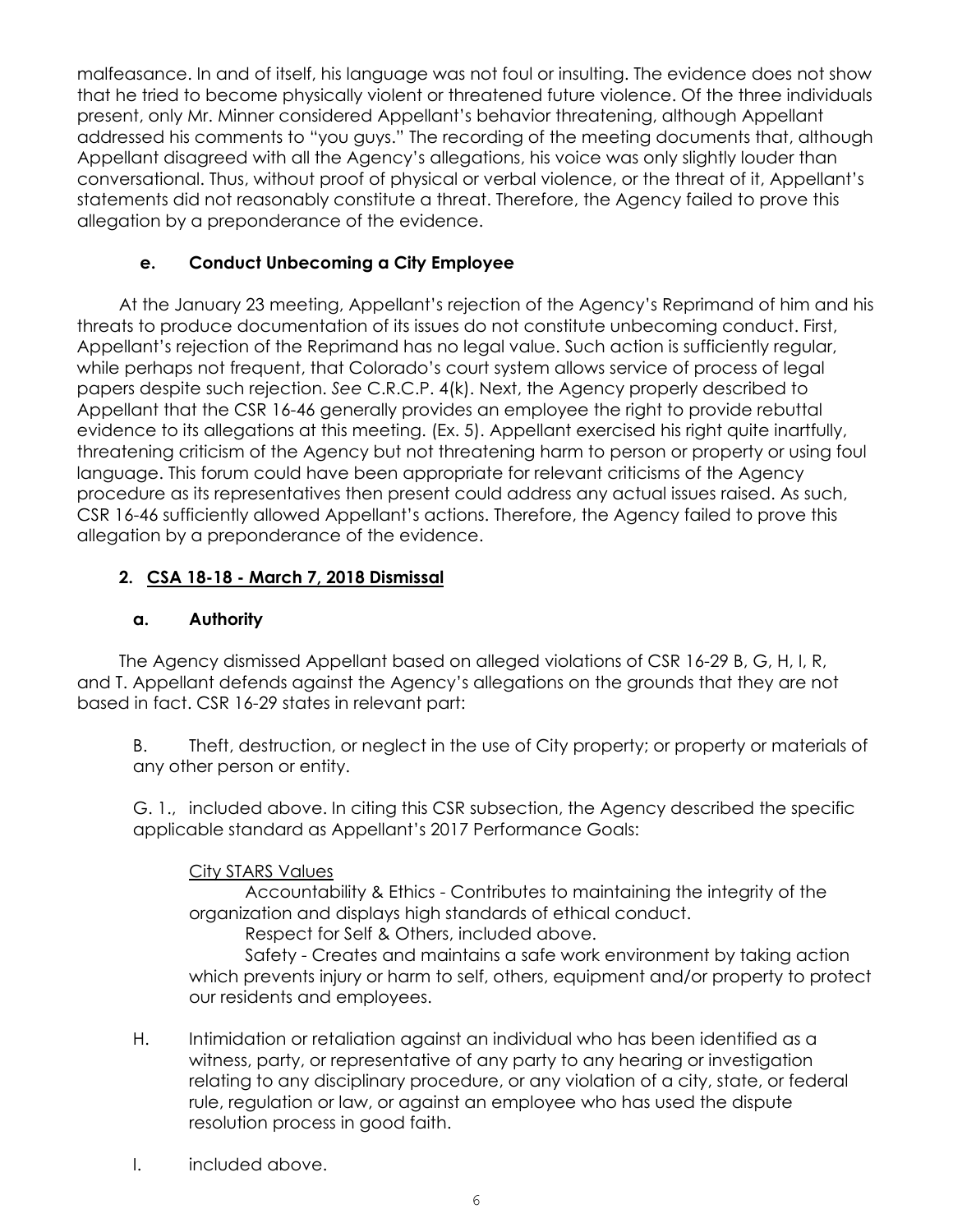R., included above. In citing CSR 16-29 R., the Agency again described the specific applicable policy as EO 112, also included above.

T. 3., included above.

## **b. Destruction of Property of Another Person**

The Hearing Officer concludes that Appellant damaged Mr. Minner's car in the garage on January 23, 2018, violating the prohibition against destruction of property of another person. Appellant knew that Mr. Minner had arrived earlier and would leave later than Appellant. Thus, Appellant realized that Mr. Minner would not have known that he had parked in the adjacent space, and might not suspect him of damaging Mr. Minner's car. A review of the surveillance video, including the person who previously occupied the spot next to Minner before Appellant arrived (Ex. 7-1 at 12:36:17), shows that, other than Mr. Minner, only Appellant accessed the driver's side of Mr. Minner's car during the time when it must have been damaged. Appellant spent about 40 seconds in this area, more than he needed to place his personal items in his car and pick up whatever items he had dropped in the process.

At the March 5, 2018 contemplation of discipline meeting, Appellant defended against this allegation by arguing that, since he only used a key fob, he did not have a key with which to damage Mr. Minner's car. (Ex. 6). However, the video record<sup>7</sup> shows what almost certainly is a key hanging from Appellant's fob as he walked toward and unlocked his car. (Ex. 7-1 at 1:42:29- 30). Appellant ignored this evidence, which rendered incredible his denial of possessing any key. And as Appellant walked toward the driver's side of his car, he was putting his fob into his pocket, which he had no longer needed to unlock or start it. This calls into question why he still was handling his fob. Appellant also handled a snow brush which had fallen out of his car and with which he could have inflicted the damage. Regardless, the Hearing Officer only needs to determine whether Appellant damaged Mr. Minner's car, not the object with which he did so.

Appellant also testified incredibly that he did not recognize Mr. Minner's car in the garage. However, as a Cadillac make, Mr. Minner's car was uncommon. The video of the garage shows it could be the only Cadillac car there. Appellant testified that he had discussed Mr. Minner's Cadillac with him. Mr. Minner testified that they attended weekly or biweekly meetings to which they drove in their personal cars. He also testified that Appellant would, in jest, say things such as "Patty and the Caddy." Since Appellant knew that he and Mr. Minner would be at the same meeting, and access the same City garage, he knew that he had parked next to Mr. Minner's car. Appellant also testified that he was disappointed because OHR had deemed his past allegations against the Agency unfounded, yet it now issued him an unwarranted Reprimand. These experiences obviously frustrated Appellant, and he mostly blamed Mr. Minner for them. Thus, the evidence shows that Appellant damaged Mr. Minner's car in the garage although he denied it. Therefore, the Agency proved this allegation by a preponderance of the evidence.

## **c. Failure to Meet Standards – STARS Values**

To prove a violation of this rule, the agency must prove (1) it established a performance standard; (2) it clearly communicated that standard to the employee; and (3), the employee failed to meet that standard. In re Rock, CSA 09-10, 5 (10/5/10), *citing* In re Mounjim*,* CSA 87-07, 8 (7/10/08). As described above, STARS values of Teamwork and Respect for Self & Others are not enforceable as specific performance standards under this rule. In re Oyama, *supra*. Aspirational goals do not constitute enforceable standards, as they provide insufficient notice of what conduct is prohibited. In re Espinoza, *supra*; In re Rodriguez, *supra*. The Agency claims only

i 7 Use of the video software function, which allows enlargement of the video, facilitated this view.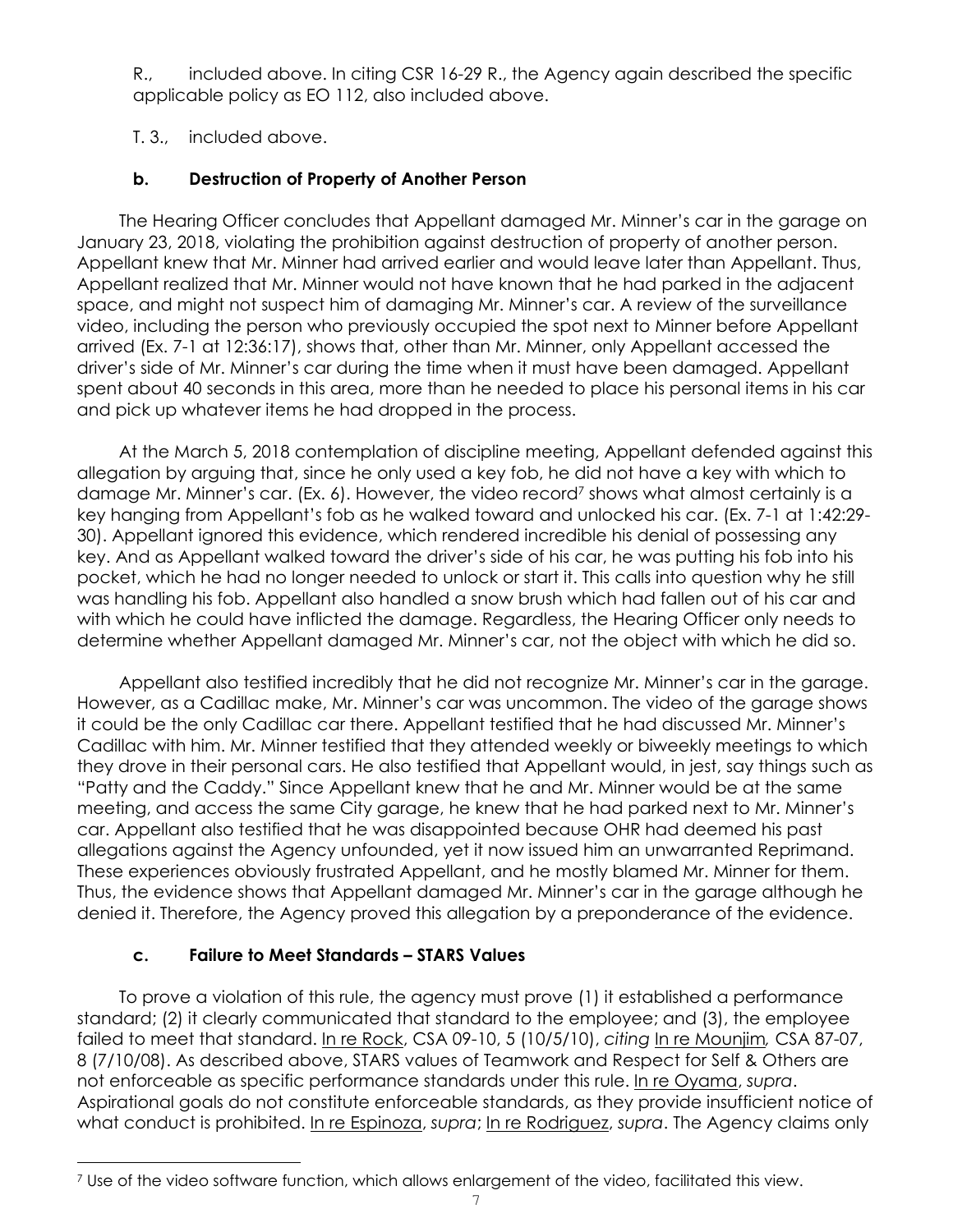that Appellant violated the STARS value regarding Respect and not any specific performance standard. Thus, the Agency cannot prove that Appellant committed such violation. Based on the same analysis, the Hearing Officer concludes the Agency cannot prove that Appellant violated this Rule on an alleged violation of the STARS values of Accountability & Ethics.

However, the Hearing Officer does not include in the above analysis the STARS value of: "Safety - … maintains a safe work environment by taking action which prevents … harm to … property to protect our … employees." Through this value, the Agency established a sufficiently specific standard, which it clearly communicated to Appellant. The Safety value's requirement that an employee take action to prevent harm to property to protect the Agency's employees obviously includes the sufficiently specific and enforceable prohibition against an employee harming the property of other employees. The Agency need not craft any other performance standard to explain this prohibition. Despite it, Appellant intentionally damaged Mr. Minner's car and thereby inflicted significant mental stress on him. Therefore, the Agency proved this allegation by a preponderance of the evidence.

### **d. Intimidation of or Retaliation Against a Witness**

This rule contemplates that the retaliation must take place during the course of an investigation. In re Carter, CSA 87-09, 8 (2/17/10). As described above in Destruction of Property of Another Person, Appellant damaged Mr. Minner's car after the January 23 meeting at which the Agency issued the Reprimand to him, for which it had already concluded its investigation. While it then disciplined him for his comments at the meeting, the evidence shows that Mr. Martinez most likely started the investigation of Appellant's actions at the January 23 meeting after he damaged Mr. Minner's car. The evidence showed that Mr. Minner had delayed leaving the meeting room to avoid contact with Appellant so the conversation among Messrs. Herndon, Martinez and Minner most likely succeeded Appellant's damage to the car. Next, Mr. Minner did not know that Appellant damaged his car until February 12, 2018, when Detective Sides sent him the email with a photo of Appellant approaching his car in the garage (Ex. 16), after the Agency's February 9 discipline of Appellant. So, Appellant could not have retaliated against Mr. Minner during the course of any investigation through this damage. Therefore, the Agency did not prove this allegation by a preponderance of the evidence.

This rule also contemplates that the intimidation must take place during the course of an investigation. In re Carter, *Id*. Again, Appellant committed this misconduct after the Agency concluded one investigation but before it started a new one. Appellant could not have intimidated Mr. Minner during the course of any investigation through this damage. Therefore, the Agency did not prove this allegation by a preponderance of the evidence.

### **e. Failure to Maintain Relationships**

 Herein, Appellant damaged Mr. Minner's car on January 23. On February 12, Mr. Minner, personally and on behalf of the Agency, learned that Appellant was the perpetrator when Detective Sides provided him a photo of Appellant approaching his car. On February 13, the Agency placed Appellant on Investigatory Leave. Thereafter, Appellant did not return to work at the Agency since it dismissed him upon concluding its investigation and disciplinary process. Thus, there was no further relationship at the worksite between Appellant and his former coworkers that could be affected by his damage to Mr. Minner's car. Therefore, the Agency did not prove this allegation by a preponderance of the evidence.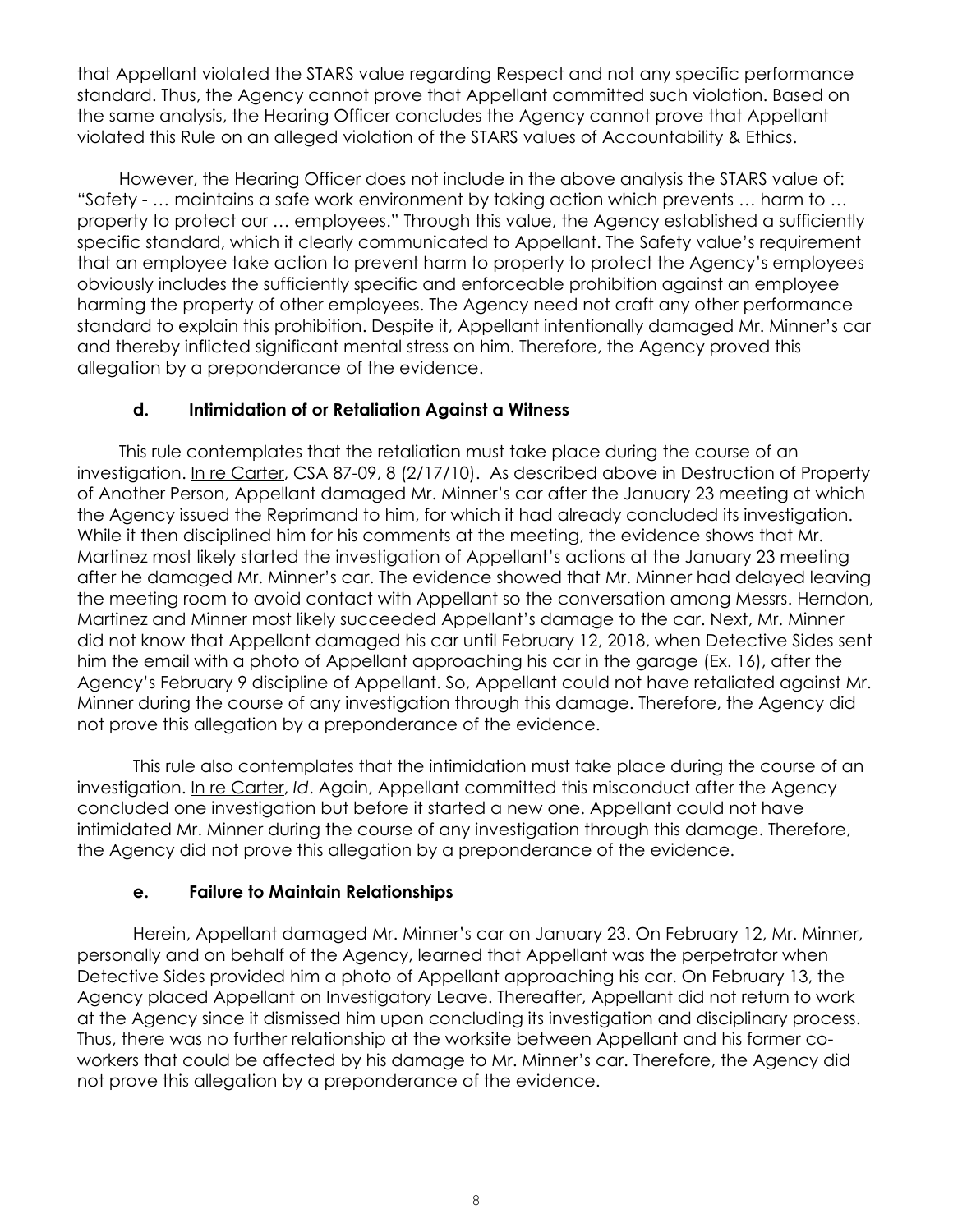## **f. Conduct Which Violates EO 112 – Violence**

EO 112, subsection 3.0(b)'s definition of violence, "the actual or attempted: threatening behavior, verbal abuse, intimidation, harassment, obscene telephone calls or communications through a computer system, swearing at or shouting at, stalking," requires knowledge by the victim of the perpetrator's action, whether or not such action occurred in the victim's presence. Some subparts of this definition appear to require that the victim realize the perpetrator's action and identity promptly for it to constitute a violation. "[V]erbal abuse… swearing at or shouting at" almost require a personal infliction of the violative action upon the victim. A victim of intimidation, harassment or stalking would be concerned for her/his safety or be distressed by it only if s/he knew of it, and the identity of the perpetrator from which to infer such intent. The use of a telephonic recording or an electronic mail to convey a threat could be accomplished on a delayed basis, but that did not occur here. Herein, Mr. Minner learned of his car damage 30 days after the fact, which does not constitute violence on January 23, 2018, as defined in whole or in part by EO 112. Therefore, the Agency did not prove this allegation by a preponderance of the evidence.

### **g. Conduct Unbecoming a City Employee**

As described above in Destruction of Property of Another Person, Appellant's damage to Mr. Minner's car constitutes conduct unbecoming a City employee. Therefore, the Agency proved this violation by a preponderance of the evidence.

### **V. DEGREE OF DISCIPLINE**

### A. 16-41 Purpose of Discipline:

The purpose of discipline is to correct inappropriate behavior or performance, if possible. The type and severity of discipline depends on the gravity of the offense. The degree of discipline shall be reasonably related to the seriousness of the offense and take into consideration the employee's past record. The appointing authority shall impose the type and amount of discipline he or she believes is needed to correct the situation and achieve the desired behavior or performance.

B. Case No. 09-18

### **1. Seriousness of the proven offense**

The proven violation of Appellant's Failure to Maintain Satisfactory Relationships is serious since it warranted the Agency's attention and intervention. This offense impeded the Agency's productivity and created a distraction that it had to address. If ignored, it would only fester and further impair the Agency's productivity. Appellant needed to react cooperatively to end his misconduct and improve his performance, but he instead reacted negatively. Appellant thereby continued his pattern of insubordination, documented in his January 5, 2017 and January 22, 2018 Written Reprimands. (Ex. 13, pp. 52-4, 62-5). Rather than take responsibility for his misconduct, Appellant justified it as his implementation of his personal higher moral code, which he would not compromise for the Agency. (Ex. 5).

### **2. Prior Record**

In January 2017, the Agency issued Appellant a Written Reprimand for neglect of duty, failing to comply with orders of supervisor, dishonesty, poor job performance, and for conduct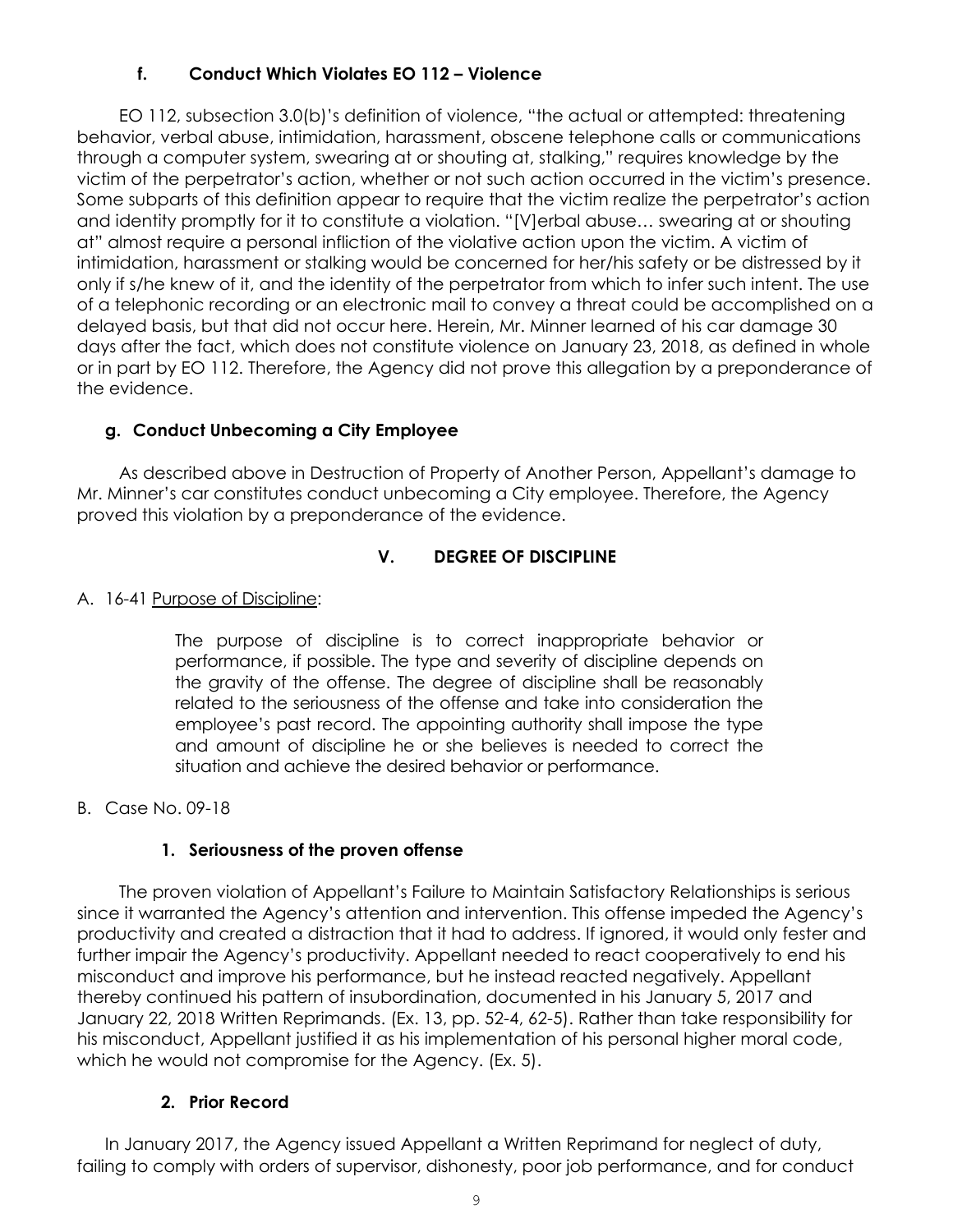that is prejudicial to good order and brings disrepute to the City. In January 2018, the Agency issued Appellant the Reprimand for neglect of duty, failing to comply with orders of a supervisor, failing to meet established standards of performance, and failing to maintain satisfactory relationships with others.

## **3. Likelihood of Reform**

 Appellant's evidence regarding reform was mixed. First, Appellant professed to enjoy his work and be committed to it. However, he rejected the Agency's criticisms of him out of hand and instead threatened it with criticism. Had Appellant accepted the Reprimand and endeavored to eliminate his misconduct as described in it, he could have contained his discipline at that point. At this juncture, the prospect for Appellant's reform is questionable.

 Therefore, a temporary reduction in pay, the equivalent of two days of pay, was reasonable since it was Appellant's third discipline, with recurring issues, in a little over one year.

C. Case No. 18-18

## **1. Seriousness of the proven offense**

The proven violation of Appellant's Destruction of Property of Another Person is of the utmost seriousness. City employees must be free from fear of reprisals to their property for doing their jobs. An Agency cannot allow a disgruntled employee to intentionally damage the property of another employee over a work disagreement. While in the criminal justice system, Appellant's case was a lower priority for the DA, the allegations sustained probable cause for a felony charge. So, while the Agency cannot discipline Appellant for his criminal case, it established a potential point of reference for the seriousness of his misconduct. To his credit, Appellant paid restitution to Mr. Minner. Nonetheless, Appellant had now exceeded his pattern of insubordination. And despite evidence of no other potential perpetrator, Appellant damaged Mr. Minner's car but denied it throughout the disciplinary process.

## **2. Prior Record**

As described above, the Agency issued Appellant two Written Reprimands generally for failing to perform his duty well, follow instructions, and contribute properly to his team. The Hearing Officer also considers the Agency's February 9, 2018 discipline of Appellant for Failure to Maintain Satisfactory Relationships, the only proven violation from that disciplinary action.

## **3. Likelihood of Reform**

 Appellant did not provide any evidence that he will reform, and he refused to accept responsibility for his misconduct. *See* In re Carter, CSA 87-09, 9 (2/17/10) (Discipline less than dismissal would have been unlikely to correct the misconduct where appellant persistently lied about it, then attempted to subvert the investigation into it.)

Therefore, the Agency could no longer trust Appellant due to his dishonesty and vindictiveness, rendering his continued employment untenable. It had no option but to dismiss Appellant to protect its other employees and property from any relapse by him.

# **VI. CONCLUSION**

Considering the evidence, the Hearing Officer concludes that the Agency's Temporary Reduction in Pay and that its Dismissal of Appellant were both appropriate. Both disciplinary